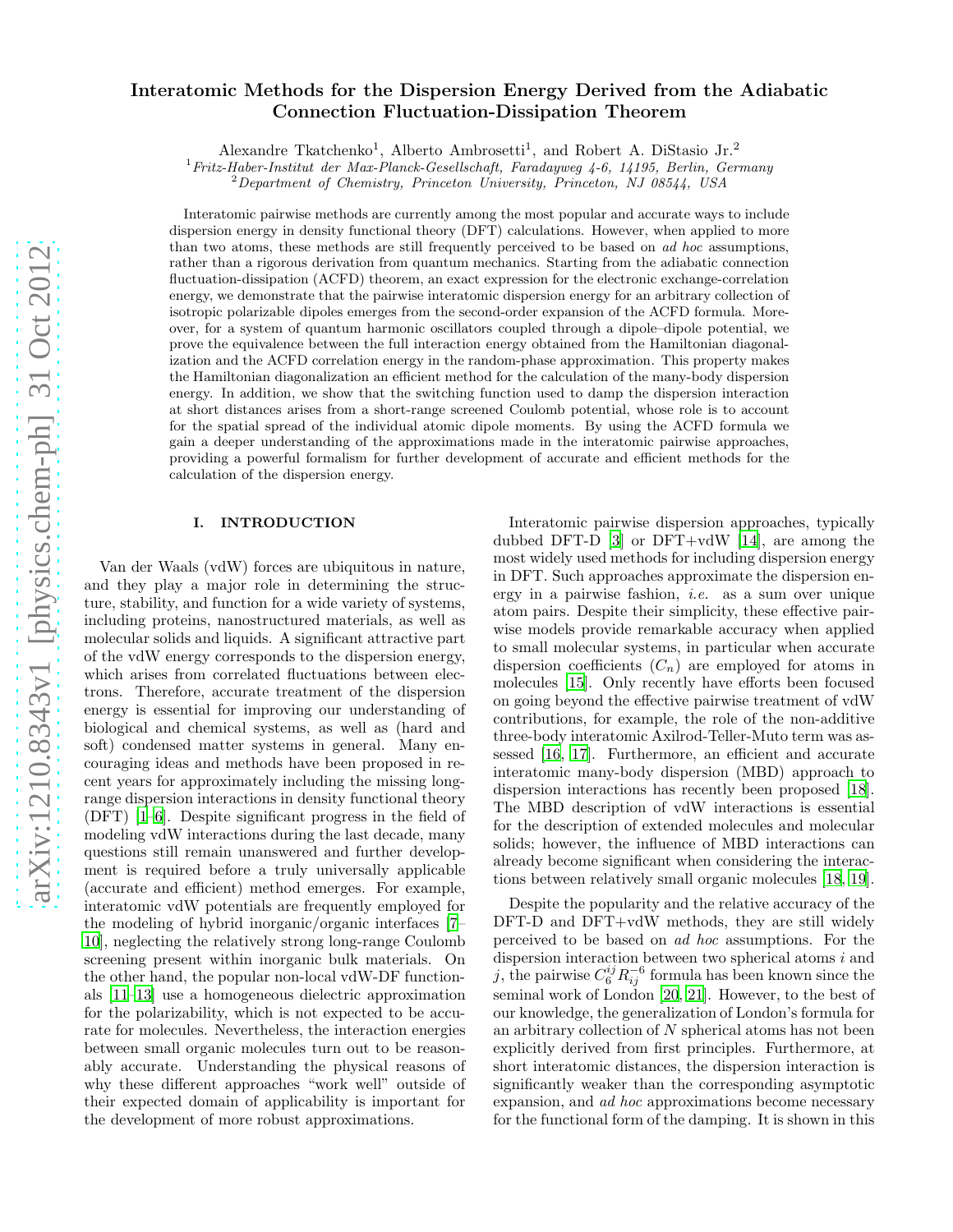work that the switching function used to damp the dispersion interaction at short distances arises from a shortrange screened Coulomb potential, whose physical role is to account for the spatial spread of the individual atomic polarizabilities.

Since the dispersion energy arises from correlated fluctuations between electrons, it is intrinsically a manybody phenomenon, an accurate description of which requires a quantum mechanical treatment. For this purpose, the adiabatic connection fluctuation-dissipation (ACFD) theorem, which provides a general and exact expression for the exchange-correlation energy [\[22,](#page-8-9) [23\]](#page-8-10), allows us to calculate the dispersion energy in a seamless and accurate fashion, naturally including many-body effects. In this work, we show that the ACFD theorem provides a firm theoretical basis for the development and understanding of interatomic pairwise and many-body dispersion methods. In particular, we derive the well-known  $C_6/R^6$  interatomic pairwise summation formula as the second-order expansion of the ACFD correlation energy, and demonstrate that this formula is valid for an arbitrary collection of N fluctuating dipoles, each of which is characterized by an individual frequency-dependent polarizability. By applying the ACFD formalism we also prove, for a system of quantum harmonic oscillators (QHOs) coupled within the dipole approximation, the mathematical equivalence between the exact dispersion energy and the correlation energy in the random-phase approximation (RPA). This analytical result makes the coupled-oscillator model (with a relatively minimal computational cost) an ideal candidate for the inclusion of MBD effects in DFT. Finally, we show the relevance of MBD energy on the binding energies of dimers in the S22 database. The full many-body description consistently reduces mean relative errors with respect to the interatomic pairwise approximation, showing the largest improvements for the most extended systems. The ACFD formula leads to a deeper understanding of the approximations made in the development of the DFT-D and DFT+vdW approaches, and provides a natural formalism for further improvement of methods for computing the dispersion energy.

#### II. THE PAIRWISE INTERATOMIC DISPERSION ENERGY FROM THE ACFD FORMULA

The ACFD theorem is an exact expression for the exchange-correlation energy of a system of nuclei and electrons, described by a response function  $\chi(\mathbf{r}, \mathbf{r}', \omega)$  [\[22](#page-8-9), 23. The response function  $\chi$  measures the response at point  $\mathbf r$  due to a change of the potential at point  $\mathbf r'$  as a function of time or (Fourier-transformed) frequency  $\omega$ . Here our interest lies in the dispersion energy, which is contained in the electron correlation energy. Therefore we start by writing the ACFD formula exclusively for the correlation energy (Hartree atomic units are used

throughout)

<span id="page-1-0"></span>
$$
E_c = -\frac{1}{2\pi} \int_0^\infty d\omega \int_0^1 d\lambda \text{Tr}[(\chi_\lambda - \chi_0)v], \qquad (1)
$$

in which  $\chi_0$  is the bare or non-interacting response function, which can be computed given a set of single-particle orbitals [\[24,](#page-8-11) [25](#page-8-12)]  $\phi_i$  (with corresponding eigenvalues  $\epsilon_i$  and occupation numbers  $f_i$ ) as

<span id="page-1-3"></span>
$$
\chi_0(\mathbf{r}, \mathbf{r}', \omega) = 2 \sum_{i,j} (f_i - f_j) \frac{\phi_i^*(\mathbf{r}) \phi_i(\mathbf{r}') \phi_j^*(\mathbf{r}') \phi_j(\mathbf{r})}{\epsilon_i - \epsilon_j + i\omega}, \tag{2}
$$

 $\chi_{\lambda}$  is the interacting response function at Coulomb coupling strength  $\lambda$ , defined *via* the self-consistent Dyson screening equation  $\chi_{\lambda} = \chi_0 + \chi_0(\lambda v + f_{xc}^{\lambda})\chi_{\lambda}, v =$  $|\mathbf{r} - \mathbf{r}'|^{-1}$  is the Coulomb potential, and Tr denotes the trace operator over spatial variables **r** and **r'**. Using the ACFD formula, the adiabatic connection between the non-interacting system (with  $\lambda = 0$ ) and the fully interacting system (with  $\lambda = 1$ ), yields the full correlation energy of the system of interest. Obviously, the correlation energy obtained from the ACFD formula contains the full many-body dispersion energy as well as other electron correlation effects.

In practice, the exact form of the exchange-correlation kernel  $f_{xc}^{\lambda}$  in the Dyson equation is not known. Neglecting the explicit dependence of  $f_{xc}$  on  $\lambda$ , analytic integration can be carried out over  $\lambda$ . This is the case, for example, for the widely employed random-phase approximation (RPA) [\[26](#page-8-13), [27\]](#page-8-14), or the full potential approxima-tion (FPA) [\[28\]](#page-8-15). In the RPA,  $f_{xc} = 0$ , while in the FPA  $\chi_{\lambda} = \chi_1$ , *i.e.* the  $\lambda$  integration is carried out using the fully interacting response function. In what follows, we will employ the RPA method, which has been shown to yield reliable results for a wide variety of molecules and extended systems [29–43]. Using the Dyson equation, the ACFD correlation energy expression in Eq. [\(1\)](#page-1-0) takes on the following form in the RPA

<span id="page-1-1"></span>
$$
E_{c,\text{RPA}} = -\frac{1}{2\pi} \int_0^\infty d\omega \int_0^1 \frac{d\lambda}{\lambda} \text{Tr}\left[\frac{(\lambda v \chi_0)^2}{1 - \lambda v \chi_0}\right].\tag{3}
$$

Integration over  $\lambda$  in Eq. [\(3\)](#page-1-1) leads to the following expansion for the correlation energy in terms of  $\chi_0 v$  [\[44,](#page-8-16) [45](#page-8-17)]

<span id="page-1-2"></span>
$$
E_{c, \text{RPA}} = -\frac{1}{2\pi} \int_0^\infty d\omega \sum_{n=2}^\infty \frac{1}{n} \text{Tr}[(\chi_0 v)^n]. \tag{4}
$$

Let us now apply the ACFD-RPA approach to a collection of fluctuating dipoles representing the atomic system of interest. Each atom  $i$  is characterized by its position  $r_i = \{x_i, y_i, z_i\}$  and a frequency-dependent dipole polarizability  $\alpha_i(i\omega)$ . For the moment, we assume that the atoms are separated by a sufficiently large distance, allowing us to use the bare Coulomb potential to describe the interaction between dipoles. The general case will be addressed in the next section. The response function for each atom  $i$  takes the form [\[46\]](#page-8-18)

$$
\chi_i(\mathbf{r}, \mathbf{r}', i\omega) = -\alpha_i(i\omega)\nabla_\mathbf{r}\delta^3(\mathbf{r} - \mathbf{r_i}) \otimes \nabla_{\mathbf{r}'}\delta^3(\mathbf{r}' - \mathbf{r_i}), \tag{5}
$$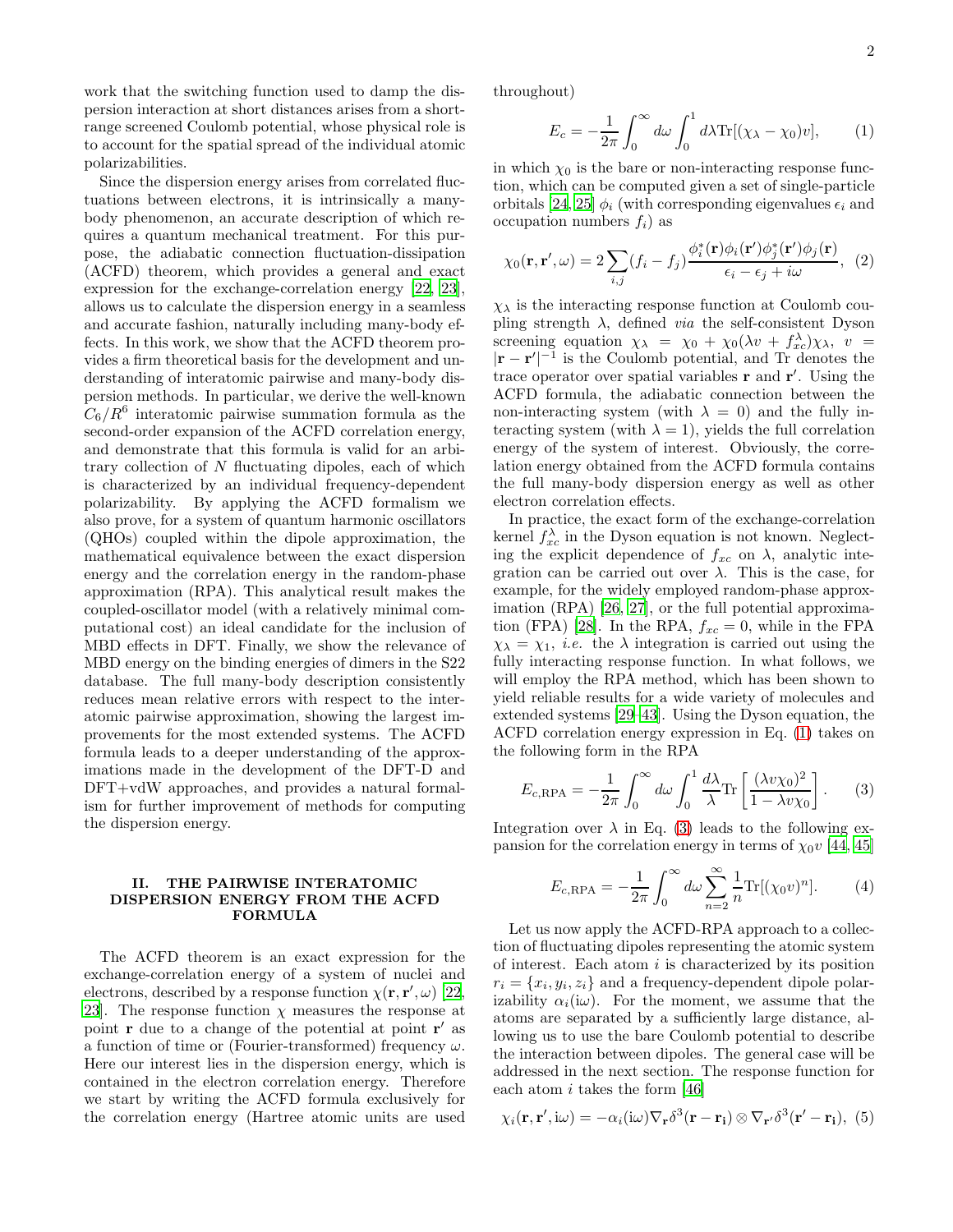where  $\delta$  is the three-dimensional Dirac delta function, and  $\otimes$  is the tensor (outer) product.

Now it will be shown that the second-order  $(n = 2)$ term in Eq. [\(4\)](#page-1-2) yields the pairwise interatomic dispersion energy. In the remainder of this section we drop the  $\lambda$ index of the response function, because the atomic polarizabilities can be derived from a mean-field or an explicit many-body calculation. Furthermore, the second-order  $n = 2$  term in Eq. [\(4\)](#page-1-2) turns out to be the same if the expansion is carried out in terms of  $\chi_0$  or  $\chi_1$  [\[44\]](#page-8-16). For a collection of  $N$  atoms in the dipole approximation, the  $\chi v$  matrix can be written as AT. Here, A is a diagonal  $3N \times 3N$  matrix, with  $-\alpha_i(i\omega)$  values on the diagonal blocks. The T matrix is the dipole-dipole interaction matrix, with  $3\times 3$  *ij* tensors given by  $T_{ij} = \nabla_{\mathbf{r_i}} \otimes \nabla_{\mathbf{r_j}} v_{ij}$  $(T_{ii} = 0)$ . For two atoms  $(\alpha_1(i\omega)$  and  $\alpha_2(i\omega))$  separated by a distance  $R = |\mathbf{r_1} - \mathbf{r_2}|$  on the x axis, the AT matrix becomes

<span id="page-2-2"></span>
$$
\begin{pmatrix}\n0 & 0 & 0 & \frac{2\alpha_1(i\omega)}{R^3} & 0 & 0 \\
0 & 0 & 0 & 0 & -\frac{\alpha_1(i\omega)}{R^3} & 0 \\
0 & 0 & 0 & 0 & 0 & -\frac{\alpha_1(i\omega)}{R^3} \\
\frac{2\alpha_2(i\omega)}{R^3} & 0 & 0 & 0 & 0 & 0 \\
0 & -\frac{\alpha_2(i\omega)}{R^3} & 0 & 0 & 0 & 0 \\
0 & 0 & -\frac{\alpha_2(i\omega)}{R^3} & 0 & 0 & 0\n\end{pmatrix}
$$
\n(6)

.

The second-order  $(n = 2)$  term of the ACFD-RPA expression in Eq. [\(4\)](#page-1-2) with the above matrix as input leads to

<span id="page-2-0"></span>
$$
E_{c,\text{RPA}}^{(2)} = -\frac{1}{2\pi} \int_0^\infty d\omega \alpha_1(i\omega) \alpha_2(i\omega) \text{Tr}[T_{12}{}^2] = -\frac{C_6^{12}}{R^6},\tag{7}
$$

where the Casimir-Polder identity has been used to determine  $C_6^{12}$  from the corresponding dipole polarizabilities. The above equation is the familiar expression for the long-range dispersion interaction between two atoms.

Equation [7](#page-2-0) can be easily generalized to the case of  $N$ atoms. The use of the trace operator in Eq. [\(4\)](#page-1-2) requires multiplication of column  $i$  of the  $AT$  matrix by the corresponding row *i*. Since for any given  $T_{ij}$ ,  $\text{Tr}[T_{ij}^{2}] = 6/R_{ij}^{6}$ , where  $R_{ij}$  is the distance between atoms i and j, the second-order expansion of Eq.  $(4)$  for N atoms leads to this simplified form

<span id="page-2-1"></span>
$$
E_{c, \text{RPA}}^{(2)} = -\frac{1}{2} \sum_{i} \sum_{j} \frac{C_6^{ij}}{R_{ij}^6}.
$$
 (8)

This of course is the familiar expression for the dispersion energy for an assembly of  $N$  atoms used in the DFT-D and DFT+vdW methods. We note that the above derivation of the pairwise dispersion energy from the ACFD formula does not make any assumptions regarding the geometry of the atomic assembly or the functional form of the frequency-dependent polarizabilities. Furthermore, we note that employing the FPA instead of the RPA would not change the conclusions presented above.

While the second-order expansion of Eq. [\(4\)](#page-1-2) for isotropic polarizabilities yields the familiar pairwise interatomic dispersion energy given by Eq. [\(8\)](#page-2-1), the former equation is more general. It allows for the use of full polarizability tensors, enabling an anisotropic treatment of the dispersion energy. In this regard, the polarizability anisotropy has been found to play a non-negligible role for intermolecular dispersion interactions [\[47,](#page-8-19) [48\]](#page-8-20).

We note that the higher-order terms in the RPA expansion of the correlation energy include two contributions: higher-than-pairwise many-body interactions (up to  $N$ -th order) and the response screening (up to *infinite* order). As an example of the beyond-pairwise manybody interactions captured in the RPA expansion of the correlation energy, the third-order term includes the well-known Axilrod-Teller-Muto three-body energy [\[49\]](#page-8-21). The higher-order response screening can be easily illustrated for two interacting atoms  $i$  and  $j$  by expanding Eq. [\(4\)](#page-1-2) (explicit dependence of the polarizabilities on  $\omega$ assumed):

$$
E_{c,\text{RPA}} = -\frac{1}{2\pi} \int_0^\infty d\omega \left( \frac{6\alpha_i \alpha_j}{R_{ij}^6} + \frac{36\alpha_i^2 \alpha_j^2}{R_{ij}^{12}} + \ldots \right), \tag{9}
$$

in which the second-order term corresponds to the "standard"  $C_6/R^6$  dispersion interaction between i and j, and the higher-order terms (which only survive with even powers of  $n$ ) correspond to the response screening of the polarizability of atom  $i$  by the presence of atom  $j$  and vice versa. Further analysis of these many-body contributions is presented in Sections IV and V.

## III. THE DAMPING OF THE DISPERSION ENERGY AT SHORT DISTANCES

Correlation energy calculations carried out using the ACFD formula usually employ the response function  $\chi_0$ computed using a set of occupied and virtual one-particle orbitals [see Eq. [\(2\)](#page-1-3)], determined from semilocal DFT, Hartree-Fock, or hybrid self-consistent-field calculations. In this scenario,  $\chi_0$  is typically a fairly delocalized object, which includes orbital overlap effects between occupied and virtual states. However, even in this case, the use of certain approximations for the exchange-correlation kernel  $f_{xc}$  can lead to divergencies for close inter-particle separations [\[30\]](#page-8-22). When the response function is localized, leading to a diagonal form, the details of the overlap between orbitals are lost. For example, this is clearly the case for an assembly of fluctuating point dipoles. When two point dipoles come into close contact, the Coulomb interaction between them diverges. In fact, depending on the absolute values of the polarizability, the head-totail alignment between two dipoles can lead to an infinite polarizability even for a finite (non-zero) separation between the dipoles [\[50](#page-8-23)]. This is clearly an unphysical situation, which is mitigated in practice by the finite extent of electronic orbitals. From a slightly different perspective, the dipole moment should be spread out in space,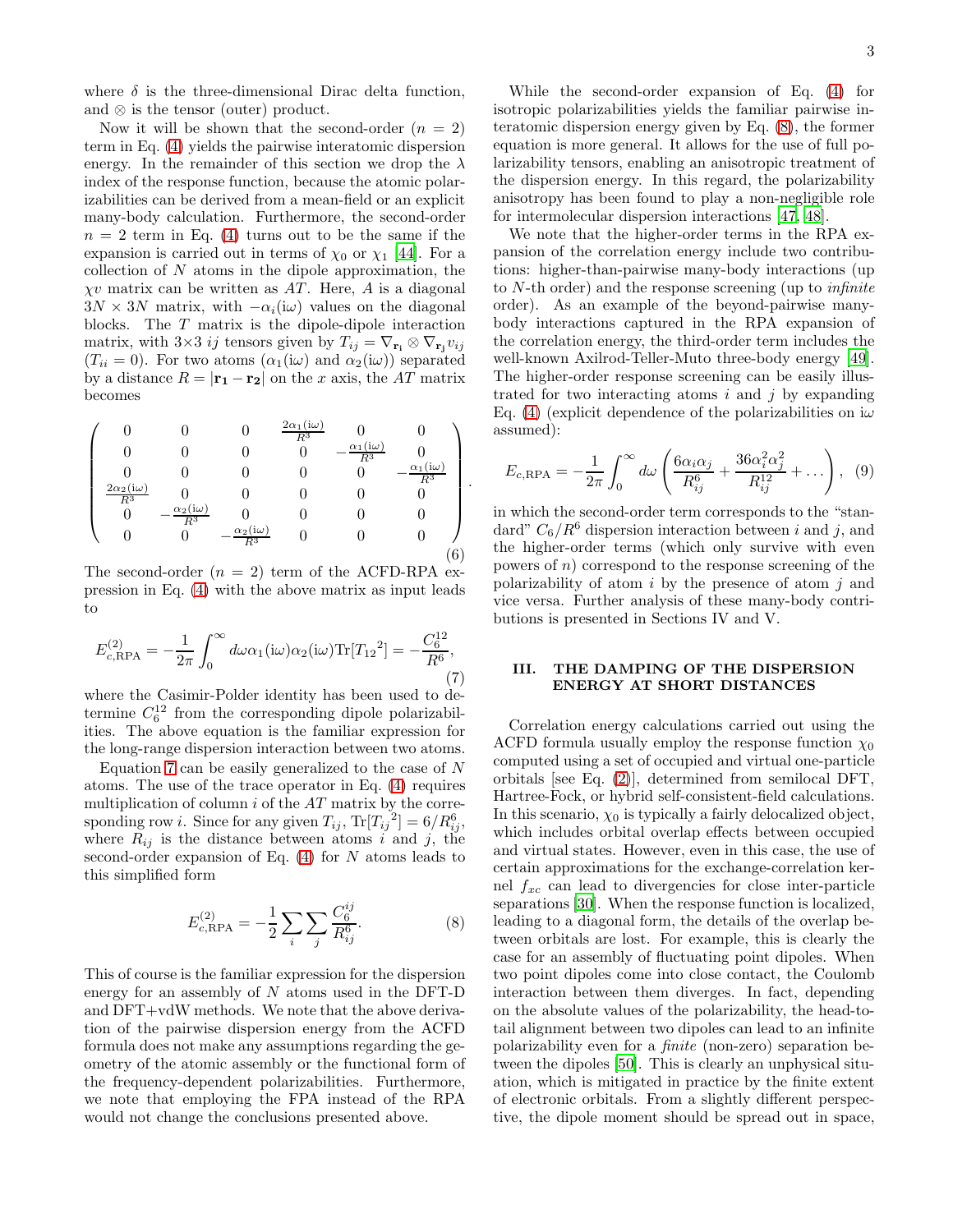and this effect naturally introduces damping when the polarizabilities overlap.

The most straightforward way to incorporate overlap effects for a set of fluctuating point dipoles is through a modification of the interaction potential. Thus, instead of using the bare Coulomb potential  $v = |\mathbf{r} - \mathbf{r}'|^{-1}$ , a modified potential should be employed that accounts for orbital overlap at short distances. We take the polarizability of each atom  $i$  to correspond to a quantum harmonic oscillator (QHO)

<span id="page-3-2"></span>
$$
\alpha(i\omega) = \frac{\alpha_0}{1 + (\omega/\omega_0)^2},\tag{10}
$$

where  $\alpha_0$  is the static dipole polarizability, and  $\omega_0$  is an effective excitation frequency. Since the ground state QHO wavefunction has a gaussian form, the interaction between two QHOs (or atoms)  $i$  and  $j$  leads to a modified Coulomb potential

<span id="page-3-0"></span>
$$
v_{ij}^{gg} = \frac{\text{erf}(r_{ij}/\sigma_{ij})}{r_{ij}},\tag{11}
$$

where  $r_{ij}$  is the interatomic distance,  $\sigma_{ij}$  is an effective width,  $\sigma_{ij} = \sqrt{\sigma_i^2 + \sigma_j^2}$ , obtained from  $\sigma_i$  and  $\sigma_j$ , the gaussian widths of atoms  $i$  and  $j$ , respectively. Since the polarizability relates the response of a dipole moment to an applied electric field, the  $\sigma_i$  and  $\sigma_j$  parameters correspond to the distribution of the dipole moment, and not of the charge. The width of the gaussian distribution is directly related to the polarizability in classical electrostatics [\[51\]](#page-8-24).

Using Eq. [\(11\)](#page-3-0), the dipole interaction tensor for atoms  $i$  and  $j$  becomes

<span id="page-3-1"></span>
$$
T_{ij}^{ab} = \nabla_{\mathbf{r}_{i}} \otimes \nabla_{\mathbf{r}_{j}} v_{ij}^{gg}
$$
  
= 
$$
-\frac{3r_{a}r_{b} - r_{ij}^{2}\delta_{ab}}{r_{ij}^{5}} \left( \text{erf}\left(\frac{r_{ij}}{\sigma_{ij}}\right) - \frac{2}{\sqrt{\pi}} \frac{r_{ij}}{\sigma_{ij}} e^{-\left(\frac{r_{ij}}{\sigma_{ij}}\right)^{2}} \right)
$$
  
+ 
$$
\frac{4}{\sqrt{\pi}} \frac{1}{\sigma_{ij}^{3}} \frac{r_{a}r_{b}}{r_{ij}^{2}} e^{-\left(\frac{r_{ij}}{\sigma_{ij}}\right)^{2}},
$$
(12)

where  $a$  and  $b$  specify general Cartesian coordinates  $(x,y,z)$ ,  $r_a$  and  $r_b$  are the respective components of the interatomic distance  $r_{ij}$ , and  $\delta_{ij}$  is the Kronecker delta function. It can be clearly seen that the above expression reduces the interaction between dipoles at short distance, in comparison to the bare dipole interaction potential. Even in the zero-distance limit, it converges to a finite value. Therefore, the description of the polarizabilities by a dipole distribution instead of a point naturally introduces short-range damping effects, which have been so far included using ad hoc models in the DFT-D and DFT+vdW approaches.

Both DFT-D and DFT+vdW methods use a distancedependent damping function  $f_{\text{damp}}(r_{ij})$ , which multiplies the  $C_6^{ij}R_{ij}^{-6}$  dispersion energy. The function  $f_{\text{damp}}(r_{ij})$ converges to zero or a small finite value at zero distance between two atoms [\[52\]](#page-8-25). At large distances,  $f_{\text{damp}}(r_{ij})$  saturates to unity, typically for distances 20% larger than the sum of the van der Waals radii of the two atoms. Besides these two constraints the functional form of the damping is essentially arbitrary. Some evidence suggests [\[53\]](#page-8-26) that the binding energies are not significantly affected by the functional form of the damping, as long as two adjustable parameters are used. One of these parameters controls the steepness, while the other determines the onset of the damping in terms of the distance. Typically, only one of these parameters is adjusted for a given DFT functional by minimizing the error with respect to high-level quantum-chemical binding energies. Another disadvantage of the damping function, as used in DFT-D and DFT+vdW methods, is the need to define van der Waals radii, which are not quantum mechanical observables.

Inspection of Eq. [\(12\)](#page-3-1) shows that, when using a QHO approximation for the spatial spread of the polarizability, the damping function is more complicated than a purely multiplicative function. This complication arises due to the last exponentially decaying term in  $T_{ij}^{ab}$ . Although this conclusion is based on a QHO model, the same conclusion holds for other models, such as hydrogenic atoms. We conclude that our findings are likely to be valid in general, meaning that the damping function must be derived from a model Coulomb potential that naturally accounts for short-range dipole distribution overlap effects [\[18\]](#page-8-5). The coupling of the dispersion energy to a given DFT functional might still require empirical parameter(s), as we illustrate below. However, a seamless coupling may be achieved by using the rangeseparation of the Coulomb potential in the calculation of the DFT correlation energy. The approach presented in this section can be employed in the development of such a range-separation procedure.

### IV. EFFICIENT EVALUATION OF THE ACFD-RPA ENERGY FOR A SYSTEM OF QUANTUM HARMONIC OSCILLATORS

The ACFD-RPA approach to the correlation energy has proven to be promising for a wide variety of molecules and extended systems [29–43]. The largest drawback of ACFD-RPA calculations is their relatively high computational cost, resulting in a steep increase in the required computational time with system size. The conventional scaling of the ACFD-RPA calculations is  $N^5$ , where N is the number of basis functions. This can be reduced to  $N^4$ , when resolution-of-the-identity, or density-fitting, techniques are employed to compute the four-centered two-electron Coulomb integrals [\[45\]](#page-8-17).

If we only aim at computing the long-range vdW energy, it is possible to associate a single quantum harmonic oscillator (QHO) to every atom. For such a system, in which the QHOs interact within the dipole approximation, one can circumvent evaluation of the four-centered two-electron Coulomb integrals (and costly summations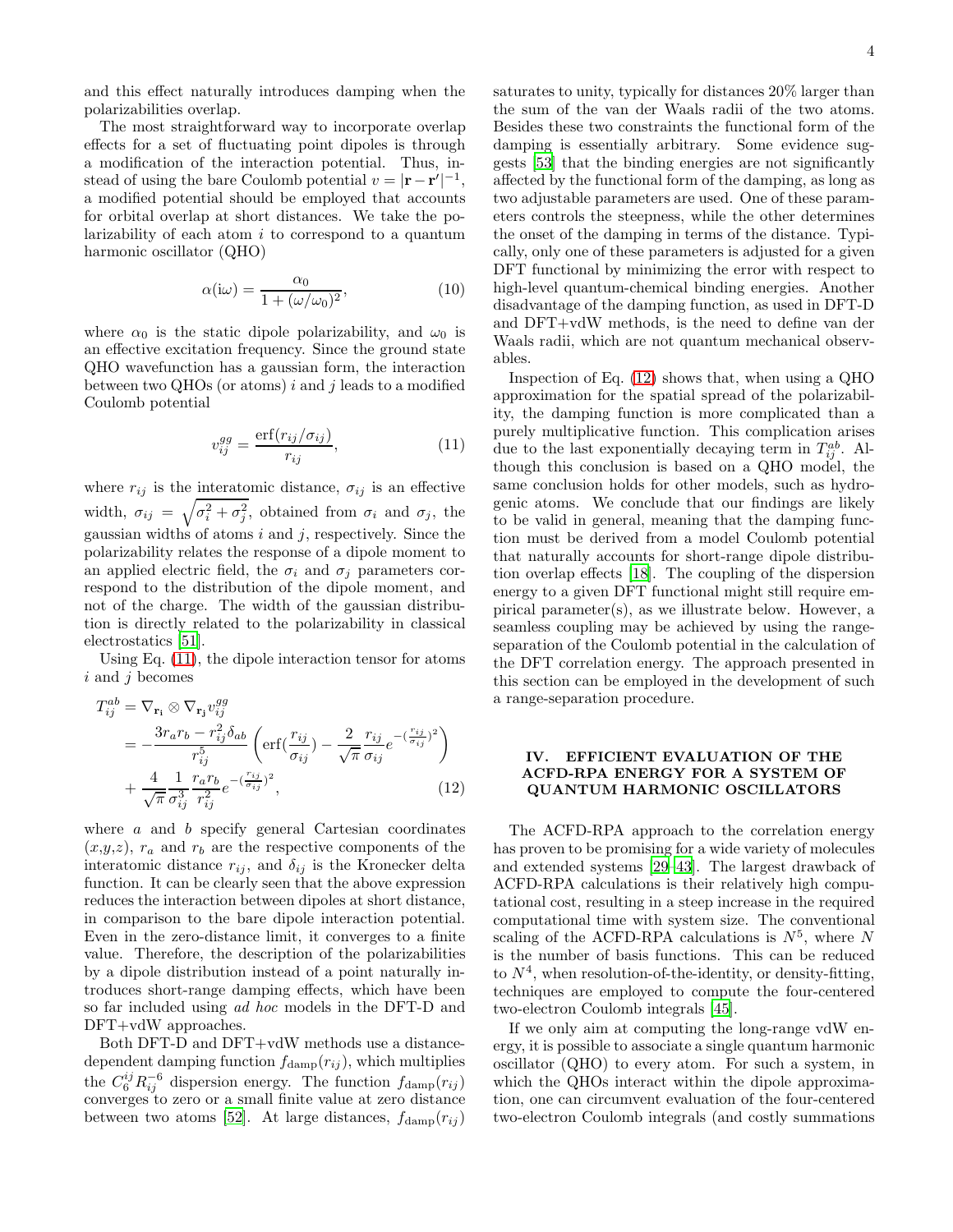over the virtual/unoccupied functions) via application of the QHO selection rules [\[54](#page-8-27)[–56\]](#page-8-28). In this section, we will demonstrate that the ACFD-RPA correlation energy for a system of QHOs interacting through a dipole potential is equivalent to the interaction energy obtained from diagonalizing the corresponding Hamiltonian matrix. Within this formalism, the computational scaling will be reduced to  $N^3$  (via the diagonalization step), where  $N$  is simply the number of atoms in the molecular system of interest. Further computational savings can be obtained if one computes the interaction energy with efficient path integral techniques [\[57,](#page-8-29) [58\]](#page-8-30), instead of diagonalizing the coupled QHO Hamiltonian matrix, allowing for the efficient computation of the many-body dispersion energy during Monte Carlo (MC) and molecular dynamics (MD) simulations.

Throughout the remainder of this Section, we will restrict the derivation to a system of one-dimensional QHOs in order to simplify the notation. The extension to three-dimensional QHOs is straightforward and does not alter the conclusions.

#### A. The Hamiltonian for a System of Coupled QHOs

For a system of N QHOs interacting within the dipole approximation, the Hamiltonian can be written as [\[18](#page-8-5)]:

$$
\hat{H} = -\sum_{p}^{N} \frac{\nabla_{\xi_p}^2}{2} + \sum_{p}^{N} \frac{\omega_p^2 \xi_p^2}{2} + \sum_{p>q}^{N} \omega_p \omega_q \sqrt{\alpha_p \alpha_q} \xi_p T_{pq} \xi_q,
$$
\n(13)

where  $\xi_p$  represents the displacement of the p-th oscillator from its equilibrium distance weighted by the square root of its mass. The first two terms in this Hamiltonian represent the kinetic energy and the confining potential corresponding to a set of independent QHOs with unit charge and characteristic frequency  $\omega_p$  (*i.e.*, the eigenvalues of the non-interacting, single-particle QHO Hamiltonian matrix). The third term describes the interoscillator coupling via the dipole-dipole interaction, which also depends on  $\omega_p$ , as well as  $\alpha_p$ , the QHO static dipole polarizability, and  $T_{pq}$ , the  $N \times N$  dipole-dipole interaction tensor (as defined in Section II). Due to the quadratic (bilinear) dependence of the Hamiltonian on the  $\xi_p$  coordinates, it is possible to obtain an exact solution for the QHO interaction energy via diagonalization of the following  $C^{\text{QHO}}$  matrix:

$$
C_{pq}^{\text{QHO}} = \delta_{pq} \omega_p^2 + (1 - \delta_{pq}) \omega_p \omega_q \sqrt{\alpha_p \alpha_q} T_{pq} \,. \tag{14}
$$

The resulting interaction energy,  $E_{c,QHO}$ , is then computed as the difference between the eigenvalues of the coupled system of QHOs (obtained via diagonalization of the  $C^{\text{QHO}}$  matrix) and the eigenvalues of the *uncoupled* system of QHOs (the characteristic frequencies), *i.e.*,

<span id="page-4-0"></span>
$$
E_{c,\text{QHO}} = \frac{1}{2} \sum_{i}^{N} (\sqrt{\bar{\omega}_i^2} - \omega_i). \tag{15}
$$

From Eq. [\(15\)](#page-4-0), the interaction energy for a system of coupled QHOs is characterized by a set of normal modes, whose corresponding frequencies are shifted with respect to the non-interacting characteristic frequencies due to the presence of dipole–dipole coupling:

<span id="page-4-2"></span>
$$
\bar{\omega}_i^2 = \omega_i^2 + \Delta_i \,. \tag{16}
$$

## B. The ACFD-RPA Correlation Energy for a System of Coupled QHOs

After performing the integration over the coupling constant  $\lambda$  in Eq. [\(3\)](#page-1-1), the ACFD-RPA correlation energy can be written in the following form (an alternative yet equivalent expression to Eq.  $(4)$  [\[59](#page-8-31)]:

$$
E_{c,\text{RPA}} = \frac{1}{2\pi} \int_0^\infty d\omega \, \text{Tr}[\ln(1 - \chi_0 v) + \chi_0 v]. \tag{17}
$$

As discussed in Section II,  $\chi_0 v$  corresponding to a set of coupled QHOs can be written in matrix form as AT (See Eq. [\(6\)](#page-2-2)) by utilizing the QHO selection rules and the inherent locality of the QHO polarizabilities. Since  $Tr[AT] = 0$ , the ACFD-RPA correlation energy for a system of coupled QHOs can be written as

<span id="page-4-1"></span>
$$
E_{c,\text{RPA}} = \frac{1}{2\pi} \int_0^\infty d\omega \, \ln \det[C^{\text{RPA}}(i\omega)],\qquad(18)
$$

in which the  $C^{RPA}$  matrix is defined as follows:

$$
C_{pq}^{\text{RPA}}(i\omega) = \delta_{pq} + (1 - \delta_{pq})\alpha_p(i\omega)T_{pq}.
$$
 (19)

#### C. Deconvolution of the  $\omega_p$  and  $\bar{\omega}_p$  Dependencies in the  $C^{RPA}$  Matrix

In order to disentangle the  $\omega_i$  and  $\bar{\omega}_i$  dependencies in the  $C^{RPA}$  matrix, we seek to rewrite  $C^{RPA}$  as the product of two diagonal  $\omega$ -dependent matrices which separately contain  $\omega_p$  and  $\bar{\omega}_p$ , respectively. This is accomplished by first extracting the free QHO polarizabilities in the  $C^{RPA}$ matrix via

$$
C^{\rm RPA}(\mathrm{i}\omega) = -A(\mathrm{i}\omega)B(\mathrm{i}\omega)\,,\tag{20}
$$

where  $A_{pq}(i\omega) = -\delta_{pq}\alpha_q(i\omega)$  (*c.f.* Section II) is a diagonal  $N \times N$  matrix which only depends on the uncoupled characteristic frequencies,  $\omega_p$ , and

$$
B_{pq}(i\omega) = \delta_{pq} \alpha_p(i\omega)^{-1} + (1 - \delta_{pq}) T_{pq} \qquad (21)
$$

is a non-diagonal  $N \times N$  matrix which depends on both  $\omega_p$  and  $\bar{\omega}_p$ . Since the dipole–dipole interaction tensor is frequency independent, one can follow the procedure suggested in Ref. [\[60](#page-8-32)] and recast the  $B(i\omega)$  matrix as

$$
B(i\omega) = B(0) + D\omega^2 \equiv B(0) + \delta_{pq}(\alpha_p(0)\omega_p^2)^{-1}\omega^2
$$
\n(22)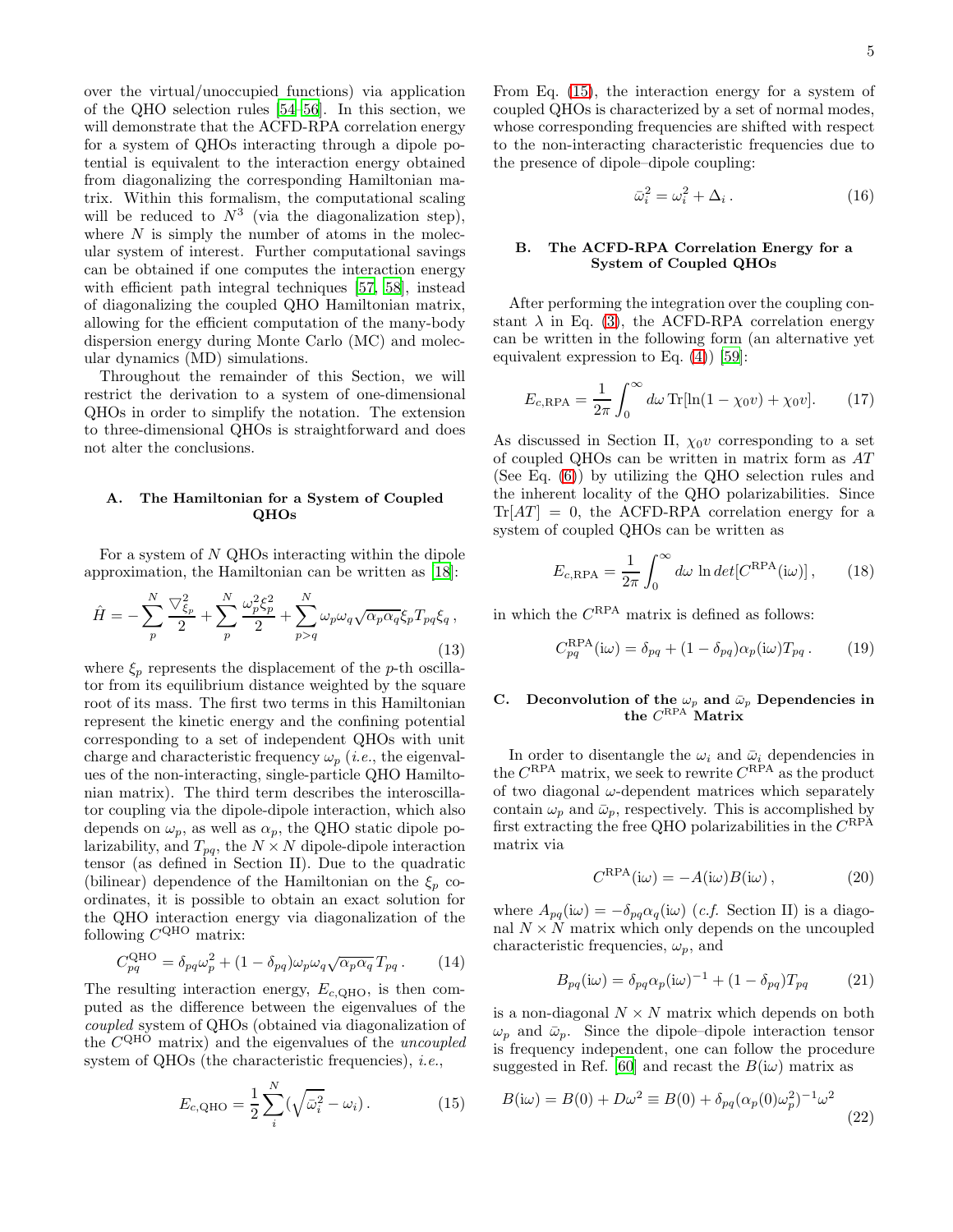in which the D matrix has been defined explicitly. In this form,  $B(i\omega)$  can now be written in terms of a diagonal matrix by solving the following generalized eigenvalue problem:

$$
B(0)\mathbf{t}_n = \tilde{\omega}_n^2 D \mathbf{t}_n, \qquad (23)
$$

where  $\mathbf{t}_n$  ( $n = 1, ..., N$ ) is a complete set of Ndimensional vectors which diagonalize the  $D$  matrix, *i.e.*,  $\mathbf{t}_m^T D \mathbf{t}_n = \delta_{mn}$ . This is easily seen if one defines  $\hat{T} = [\mathbf{t}_1, \mathbf{t}_2, \dots, \mathbf{t}_N]$ , from which

$$
\tilde{T}^T B(\mathrm{i}\omega)\tilde{T} = \Omega(\mathrm{i}\omega) \equiv \delta_{pq}(\omega^2 + \tilde{\omega}_p^2). \tag{24}
$$

The  $C^{RPA}$  matrix can now be written in terms of the two diagonal matrices  $A(i\omega)$  and  $\Omega(i\omega)$ :

<span id="page-5-0"></span>
$$
C_{\rm RPA}(\mathrm{i}\omega) = -A(\mathrm{i}\omega)(\tilde{T}^T)^{-1}\Omega(\mathrm{i}\omega)\tilde{T}^{-1}.
$$
 (25)

The matrix  $A(i\omega)$ , containing the free polarizabilities, will only depend on the uncoupled QHO frequencies  $\omega_n$ . The coupled QHO frequencies,  $\bar{\omega}_p$ , on the other hand, will be present inside the  $\Omega(i\omega)$  matrix through its dependence on the  $\tilde{\omega}_p$ . The relationship between the  $\tilde{\omega}_p$ and  $\bar{\omega}_p$  can be determined by defining a diagonal matrix F such that  $F^T F = D$ ,

$$
F_{pq} = \delta_{pq} (\alpha_p(0)\omega_p^2)^{-1/2}
$$
 (26)

and observing the fact that  $B(0) = F^T C^{QHO} F$ , which allows for diagonalization of the coupled  $C^{\text{QHO}}$  matrix, i.e.,

$$
\tilde{T}^T B(0)\tilde{T} = \tilde{T}^T F^T C^{QHO} F \tilde{T} = \Omega(0). \qquad (27)
$$

Hence,  $\Omega(0)$  is the matrix of the coupled eigenvalues of  $C^{\text{QHO}}$  and  $\tilde{\omega}_i^2 = \bar{\omega}_i^2$ .

### D. Frequency Integration and the Contributions from the  $\omega_p$  and  $\bar{\omega}_p$  Poles

Before proceeding to the integration over frequency in Eq. [\(18\)](#page-4-1), we first consider the logarithm operating on  $C^{\text{RPA}}$ :

$$
\ln det[C^{\rm RPA}] = \ln det[-A\Omega] + \ln det[(\tilde{T}^T)^{-1}\tilde{T}^{-1}], (28)
$$

in which Eq. [\(25\)](#page-5-0) was used. Since  $(\tilde{T}\tilde{T}^T)^{-1} = D$  and

$$
(-A(i\omega)\Omega(i\omega))_{pq} = \delta_{pq}\frac{\alpha_p(0)}{1+\omega^2/\omega_p^2}(\bar{\omega}_p^2+\omega^2),\qquad(29)
$$

all that remains in the expression for  $E_{c,RPA}$  is N integrals of the form

$$
E_{c,\text{RPA}} = \frac{1}{2\pi} \sum_{p=1}^{N} \int_0^{\infty} d\omega \, \ln\left(\frac{\bar{\omega}_p^2 + \omega^2}{\omega_p^2 + \omega^2}\right),\tag{30}
$$

which, after integration by parts and the use of Eq. [\(16\)](#page-4-2), becomes

$$
E_{c,\text{RPA}} = \frac{1}{2\pi} \sum_{p=1}^{N} \int_0^\infty d\omega \frac{2\Delta_p \omega^2}{(\omega_p^2 + \omega^2)(\bar{\omega}_p^2 + \omega^2)} \,. \tag{31}
$$

This integrand shows both a pair of *coupled*  $(\omega = \pm i\bar{\omega}_p)$ and uncoupled  $(\omega = \pm i\omega_p)$  QHO poles. Extending the integral to  $-\infty$  by symmetry and closing the integration path in the upper imaginary half plane results in the fact that only the QHO poles possessing a positive imaginary component provide a non-zero contribution to  $E_{c,RPA}$ . By explicitly performing the frequency integration, the coupled and uncoupled poles will contribute with a  $|\bar{\omega}_i|/2$ and  $-\omega_i/2$  term, respectively. From Eq. [\(15\)](#page-4-0), the sum of these contributions for each of the N QHOs yields  $E_{c, QHO}$ .

Hence, the ACFD-RPA correlation energy for a set of QHOs coupled through a dipole–dipole potential is equivalent to the interaction energy that one obtains upon exact diagonalization of the Hamiltonian for a system of coupled QHOs. The coupled QHO normal modes naturally include many-body effects in complete analogy to the ACFDT-RPA energy. Although Eq. [\(15\)](#page-4-0) gives no further insight concerning the nature of these many-body effects, we have demonstrated how the coupled QHO model naturally provides beyond-pairwise many-body energy contributions (up to N-th order) and the RPA response screening (up to infinite order). As a result, diagonalization of the coupled QHO Hamiltonian allows for an effective RPA treatment of long-range vdW interactions at a significantly reduced computational cost. As such, the coupled QHO model represents a highly efficient and tractable method for the calculation of the many-body vdW energy in large scale systems. Furthermore, we stress that the present results do not depend on the choice of the T matrix. Any shape of the dipole–dipole interaction (as long as it remains frequency-independent) would not alter the validity of these conclusions.

### V. THE IMPORTANCE OF MANY-BODY EFFECTS FOR THE INTERATOMIC DISPERSION ENERGY

The pairwise dispersion energy is an approximate form that we derived starting from the exact ACFD formula for the correlation energy in Eq. [\(1\)](#page-1-0). This derivation was based on two approximations: (i) Analytic integration over the adiabatic connection parameter  $\lambda$  using  $f_{xc} = 0$ (RPA) (ii) Second-order truncation of the logarithmic series expansion resulting from (i). While the first approximation was proven to hold exactly for a system of coupled QHOs, the logarithmic series truncation limits the validity of the pairwise approximation to second-order perturbation theory. In this section, we assess the effect of going beyond the pairwise approximation. This analysis is complementary to our recent work showing the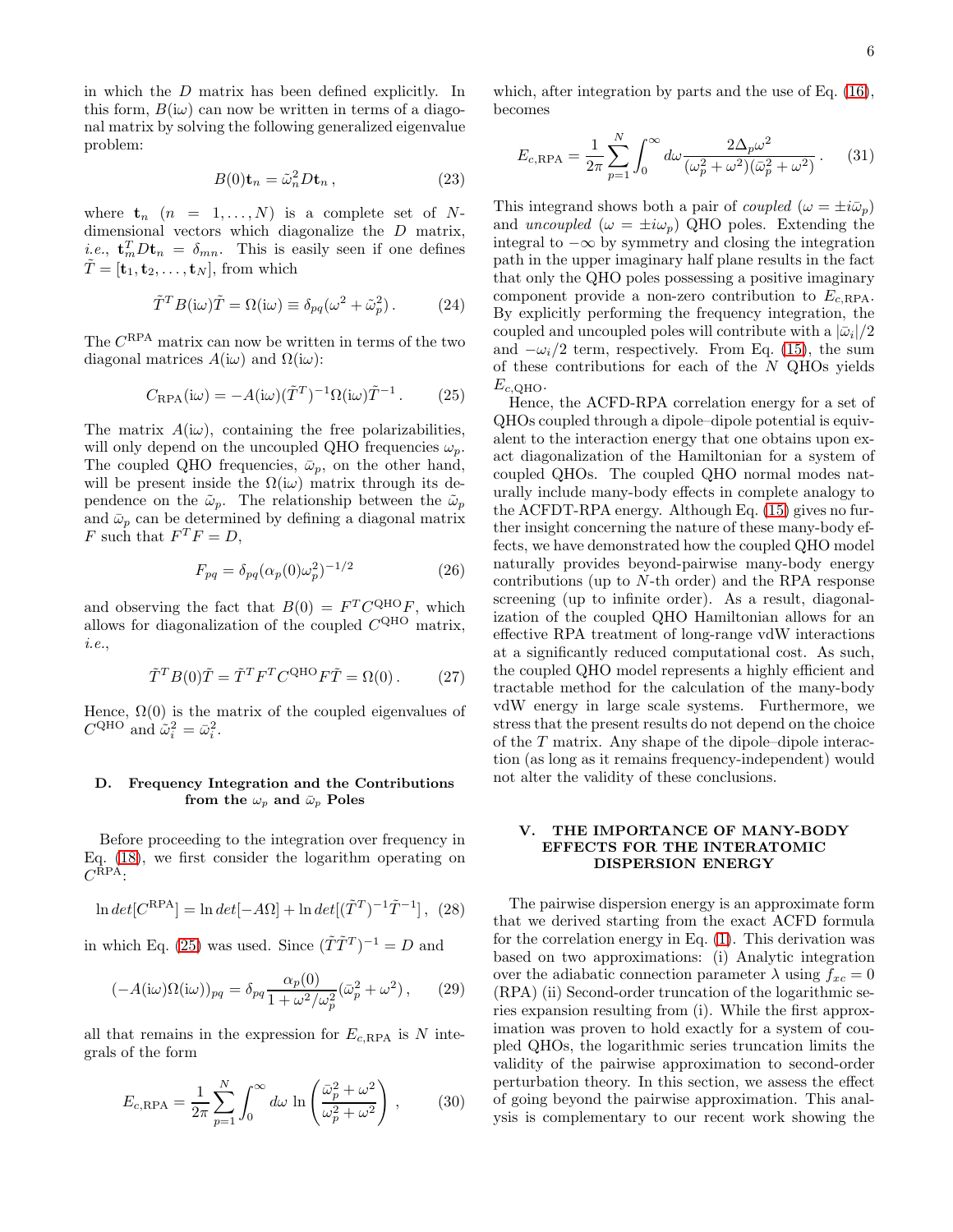importance of many-body dispersion energy for a variety of molecules and solids [\[18](#page-8-5), [19](#page-8-6)]. The difference here is that our analysis is now based on the rigorous ACFD-RPA expression.

We model each atom  $i$  as a QHO as explained in the previous section. The input parameters  $\alpha_0$  and  $\omega_0$  in Eq. [\(10\)](#page-3-2) are obtained from first-principles by using the Tkatchenko-Scheffler (TS) method [\[14](#page-8-1)]. In practice, for a given molecule, we carry out a DFT calculation using the PBE exchange-correlation functional [\[61\]](#page-8-33). The resulting self-consistent electron density is then partitioned into atomic contributions using the Hirshfeld approach [\[62\]](#page-8-34). Both  $\alpha_0$  and  $\omega_0$  are then defined as functionals of the atomic electron density. We note in passing that using densities from different functionals leads to essentially the same final results (for further details see Ref. [\[14\]](#page-8-1)). The width  $\sigma_i$  of every QHO in Eq. [\(10\)](#page-3-2) is determined by using Eq. [\(12\)](#page-3-1) in the limit of zero-distance between two

dipoles, 
$$
\sigma_i = \left(\sqrt{2/\pi} \alpha_i/3\right)^{\frac{1}{3}}
$$
 [51].

For small and medium size molecules, the TS method yields intermolecular  $C_6$  coefficients in excellent agreement with experimental values obtained from dipoleoscillator strength distributions [\[14](#page-8-1)]. In this case, the input TS polarizabilities  $\alpha$ <sup>TS</sup> correspond more closely to the fully interacting response function  $\chi_1$  than to the non-interacting response function  $\chi_0$  used in Eq. [\(4\)](#page-1-2). Expanding ACFD-RPA formula in terms of the interacting response function  $\chi_1$ , instead of  $\chi_0$ , leads to the following expression for the correlation energy [\[44\]](#page-8-16)

<span id="page-6-0"></span>
$$
E_c = -\frac{1}{2\pi} \int_0^\infty d\omega \sum_{n=2}^\infty (-1)^n \left(1 - \frac{1}{n}\right) \text{Tr}[(\chi_1 v)^n]. \tag{32}
$$

Comparing Eq.  $(32)$  to Eq.  $(4)$ , it is clear that the second-order term remains the same, albeit operating now on  $\chi_1$  instead of  $\chi_0$ . This fact demonstrates that the origin of the polarizabilities does not modify the pairwise additive expression for the dispersion energy, further strengthening our derivation of the pairwise interatomic methods from the ACFD formula in Section II. In contrast, the coefficients of the higher-order terms differ significantly between Eq. [\(32\)](#page-6-0) and Eq. [\(4\)](#page-1-2). In fact, the terms with even powers of  $n$  carry a negative sign in Eq. [\(32\)](#page-6-0), while all the terms in Eq. [\(4\)](#page-1-2) are positive. We note that the modified Coulomb potential W′ proposed in Ref. [\[18\]](#page-8-5) leads to a similar switch in the sign of the many-body energy contributions.

Widely used (semi)-local and hybrid functionals in DFT, such as PBE [\[61](#page-8-33)], PBE0 [\[65,](#page-8-35) [66](#page-8-36)], and B3LYP [\[67](#page-8-37), [68\]](#page-8-38), are relatively successful for the short-range correlation energy. In contrast, our approach based on the QHO model, is constructed to accurately describe the longrange correlation energy. A seamless connection between a given DFT functional and the QHO model requires an explicit modification of the DFT functional correlation hole. This offers an interesting direction for future work. Here, instead we introduce an empirical parameter

<span id="page-6-1"></span>TABLE I. Performance of different functionals with dispersion energy on the S22 database of intermolecular interactions. The errors are measured with respect to basis-set extrapolated CCSD(T) calculations of Takatani et al. [\[63\]](#page-8-39). Mean absolute relative errors (MARE in %), standard deviation (SD in kcal/mol), and mean absolute errors (MAE in kcal/mol) are reported. The postfix "-2D" means that the dispersion energy is added using the second-order expansion of Eq.  $(32)$ , while "-∞D" means that the dispersion energy is computed to infinite order. The DFT calculations have been carried out with the FHI-aims code [\[64](#page-8-40)] using a large numeric tier 3 basis set. For DFT, this basis set is converged to better than 0.05 kcal/mol compared to the basis set limit [\[15](#page-8-2)].

|                      |      | MARE     | SD   | MAE  |  |
|----------------------|------|----------|------|------|--|
| $PBF-2D$             | 2.06 | $11.6\%$ | 0.84 | 0.64 |  |
| $PBE-\infty D$       | 2.50 | $7.1\%$  | 0.57 | 0.43 |  |
| PBE <sub>0</sub> -2D | 2.12 | 11.4%    | 0.96 | 0.72 |  |
| $PBE0-\infty D$      | 2.52 | 7.2%     | 0.66 | 0.52 |  |

<span id="page-6-2"></span>TABLE II. Performance of PBE0 functional including effective pairwise dispersion (PBE0-2D) and the full many-body dispersion (PBE0- $\infty$ D) on the dispersion-bound complexes contained in the S22 database, with respect to the basis-set extrapolated CCSD(T) calculations of Takatani et al. [\[63\]](#page-8-39). All values are reported in kcal/mol. The DFT calculations have been carried out with the FHI-aims code [\[64\]](#page-8-40) using a large numeric tier 3 basis set. For DFT, this basis set is converged to better than 0.05 kcal/mol compared to the basis set limit [\[15\]](#page-8-2).

|                          |         | $PBE0-2D$ $PBE0-\infty D$ $CCSD(T)$ |          |
|--------------------------|---------|-------------------------------------|----------|
| Methane dimer            | $-0.63$ | $-0.58$                             | $-0.53$  |
| Ethene dimer             | $-1.64$ | $-1.37$                             | $-1.48$  |
| Benzene-Methane          | $-1.45$ | $-1.48$                             | $-1.45$  |
| Benzene dimer $(C_{2h})$ | $-1.80$ | $-2.50$                             | $-2.62$  |
| Pyrazine dimer           | $-3.00$ | $-3.23$                             | $-4.20$  |
| Uracil dimer             | $-8.80$ | $-9.57$                             | $-9.74$  |
| Indole–Benzene Stack     | $-3.15$ | $-4.54$                             | $-4.59$  |
| Adenine–Thymine Stack    | $-9.86$ | $-11.80$                            | $-11.66$ |

 $\beta$  that multiplies the QHO–QHO interaction parameter  $\sigma$  in Eq. [\(11\)](#page-3-0). A value of  $\beta$  larger than unity corresponds to an interaction that is shifted to larger distances, effectively capturing only the long-range part of the correlation energy.

In order to assess the accuracy of different approximations to the ACFD formula, we have chosen to use the S22 database of intermolecular interactions [\[69](#page-8-41)], a widely used benchmark database with binding energies calculated by a number of different groups using high-level quantum chemical methods [\[63](#page-8-39), [69\]](#page-8-41). In particular, we use the recent basis-set extrapolated CCSD(T) binding energies calculated by Takatani et al. [\[63\]](#page-8-39). These binding energies are presumed to have an accuracy of  $\approx 0.1$ kcal/mol (1% relative error). This level of accuracy al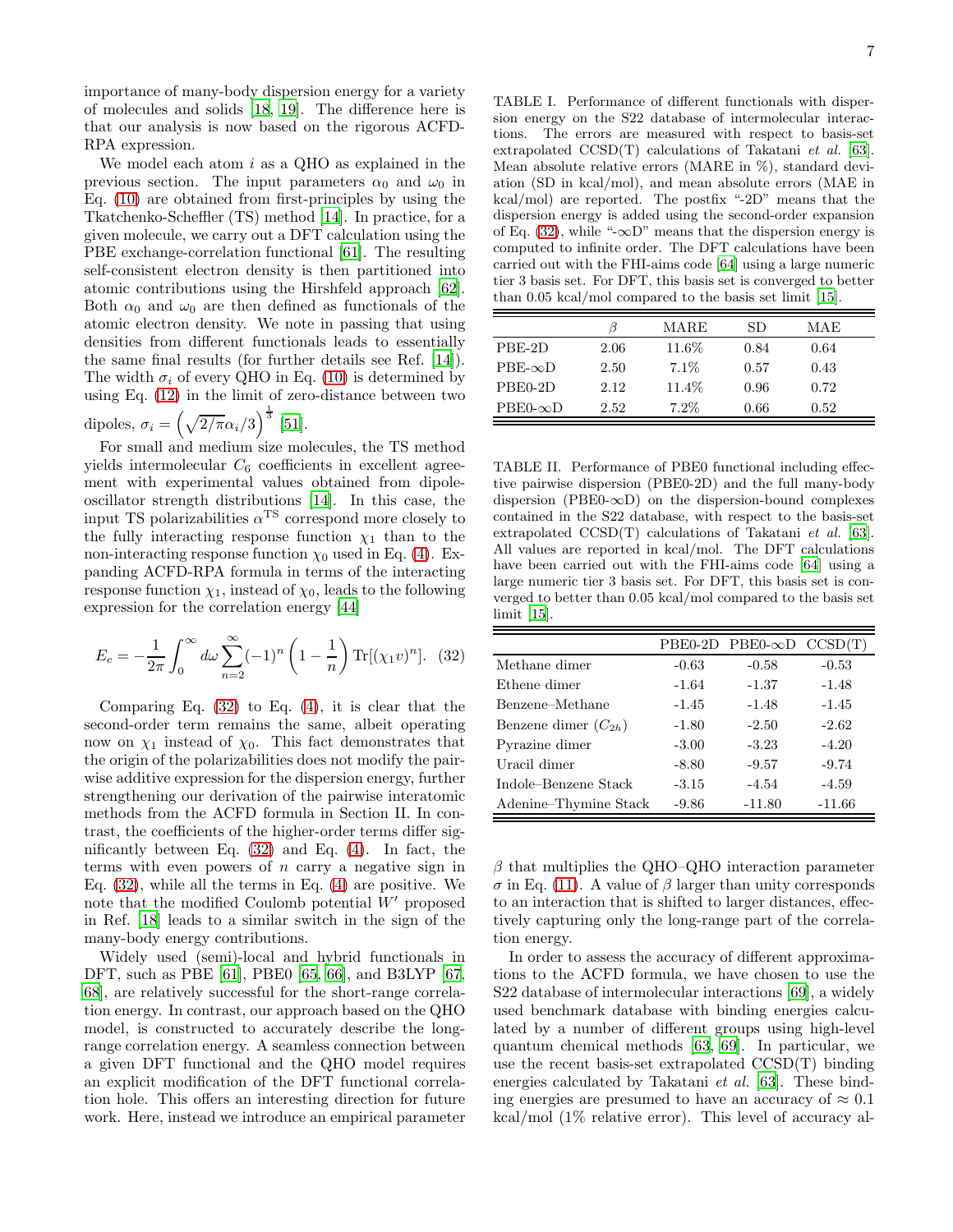lows an unbiased assessment of approximate approaches for treating dispersion interactions. Table [I](#page-6-1) summarizes the results of our calculations on the S22 database. We used two different non-empirical DFT functionals: PBE [\[61\]](#page-8-33) and PBE0 [\[65,](#page-8-35) [66](#page-8-36)]. For every functional, we have carried out two tests: (i) using the second-order expansion of Eq. [\(32\)](#page-6-0), and (ii) using the full (infinite) series in Eq. [\(32\)](#page-6-0). The  $\beta$  parameter has been adjusted for every combination of functional and method. We note that the approach presented here does not require the definition of van der Waals radii—all the necessary information is contained in the input frequency-dependent polarizabilities and the adjusted  $\beta$  parameter.

An analysis of the performance of different methods on the S22 database in Table [I](#page-6-1) reveals that the addition of the pairwise dispersion energy in the QHO approximation yields a mean absolute error (MAE) with respect to  $CCSD(T)$ , which is typically a factor of 2 larger than for DFT-D and DFT+vdW methods [\[15,](#page-8-2) [16\]](#page-8-3). We note that the MAE can be reduced significantly by using a steeper functional form for the damping of the short-range interaction [\[18](#page-8-5)]. The QHO approximation describes every atom as a single gaussian function, which leads to a smooth damping of the dispersion energy at short distances. Thus, even hydrogen-bonded systems are significantly stabilized. Interestingly, the inclusion of the infinite order dispersion energy beyond the pairwise approximation noticeably reduces the errors and increases the  $\beta$  value for every tested functional. Both of these results are desirable, since a larger value of  $\beta$  means that the dispersion energy is shifted to larger distances. In particular, the error is reduced for all dispersion-bound systems when going from PBE0-2D to PBE0- $\infty$ D as shown in Table [II](#page-6-2) (the exception is the benzene-methane dimer, where both PBE0-2D to PBE0- $\infty$ D yield essentially the same results). The most pronounced deviation between PBE0-2D and PBE0-∞D is observed for the largest dispersion-bound adenine–thymine complex. The CCSD(T) method yields a binding energy of  $-11.7$ kcal/mol, while PBE0-2D yields –9.9 kcal/mol, and PBE-  $\infty$ D improves the estimate to –11.8 kcal/mol. This agrees

with our previous findings using an interatomic manybody dispersion method [\[18\]](#page-8-5), and demonstrates that the many-body dispersion energy becomes significant as the molecule size increases.

#### VI. CONCLUSIONS

The widely used DFT-D and DFT+vdW methods that compute the dispersion energy as a pairwise sum over atoms have been derived from the quantum mechanical adiabatic connection formula. This derivation puts interatomic dispersion methods on a firm theoretical basis. We have shown that the damping of the dispersion energy at short interatomic distances is connected to the spatial spread of the dipole moment. We have also demonstrated that the non-additive many-body effects beyond the pairwise approximation play an important role for the binding energies of dispersion-bound complexes. Moreover, given the equivalence between the exact and RPA treatment of the coupled QHO model, the full many-body dispersion energy can be efficiently computed with a single matrix diagonalization.

There are many avenues remaining for future work, including, for example, (i) different approximations to the ACFD formula, (ii) the role of input polarizabilities into the ACFD formula, (iii) the role of anisotropy and localization in the input polarizabilities, (iv) the role of higher multipole moments in the response function, and (v) improving the coupling between DFT and the longrange dispersion energy. The adiabatic connection formula provides a powerful framework for the development of accurate and efficient approaches for computing the correlation energy in general and the dispersion energy in particular.

#### ACKNOWLEDGMENTS

All authors acknowledge the European Research Council (ERC Starting Grant VDW-CMAT), and insightful discussions with Xinguo Ren and John F. Dobson.

- <span id="page-7-0"></span>[1] K. E. Riley, M. Pitonak, P. Jurecka, and P. Hobza, Chem. Rev. 110, 5023 (2010)
- [2] F. O. Kannemann and A. D. Becke, J. Chem. Theory Comput. 6, 1081 (2010)
- <span id="page-7-5"></span>[3] S. Grimme, Comput. Mol. Sci. 1, 211 (2011)
- [4] V. R. Cooper, L. Kong, and D. C. Langreth, Physics Procedia 3, 1417 (2010)
- [5] S. Steinmann and C. Corminboeuf, J. Chem. Theory Comput. 7, 3567 (2011)
- <span id="page-7-1"></span>[6] A. Tkatchenko et al., MRS Bull. 35, 435 (2010)
- <span id="page-7-2"></span>[7] G. Mercurio, E. R. McNellis, I. Martin, S. Hagen, F. Leyssner, S. Soubatch, J. Meyer, M. Wolf, P. Tegeder, F. S. Tautz, and K. Reuter, Phys. Rev. Lett. 104, 036102

(2010)

- [8] N. Atodiresei, V. Caciuc, P. Lazic, and S. Blügel, Phys. Rev. Lett. 102, 136809 (2009)
- [9] K. Tonigold and A. Gross, J. Chem. Phys. 132, 224701 (2010)
- <span id="page-7-3"></span>[10] D. Stradi, S. Barja, C. Diaz, M. Garnica, B. Borca, J. J. Hinarejos, D. Sanchez-Portal, M. Alcami, A. Arnau, A. L. Vazquez de Parga, R. Miranda, and F. Martin, Phys. Rev. Lett. 106, 186102 (2011)
- <span id="page-7-4"></span>[11] M. Dion, H. Rydberg, E. Schroder, D. C. Langreth, and B. I. Lundqvist, Phys. Rev. Lett. 92, 246401 (2004)
- [12] K. Lee, E. D. Murray, L. Kong, B. I. Lundqvist, and D. C. Langreth, Phys. Rev. B 92, 081101 (2010)